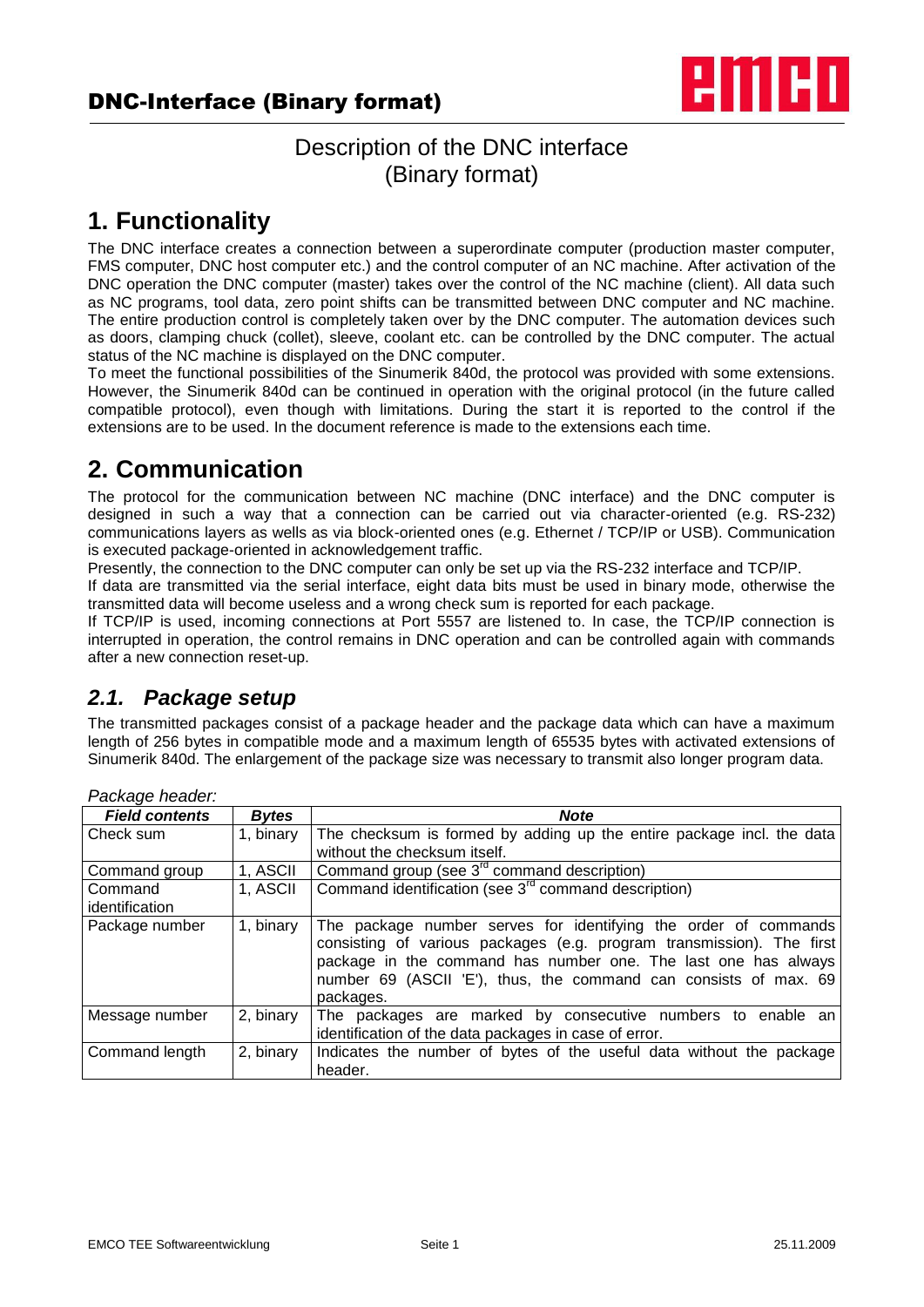

#### *Package data:*

The package data contain the useful information which is different for each of the commands (see  $3<sup>rd</sup>$ command description).

## *2.2. Command traffic*

Communication between the computers is executed in acknowledgement traffic. Before the start of a new command the acknowledgement of the last command must be waited for.

# **3. Command description**

### *3.1. General*

In the following the DNC commands are described. The division into special command groups is carried out at random.

*Explication of the command syntax:*

'The arrows indicate the direction of the data flow:

- from the DNC computer to the NC control
- from the NC control to the DNC computer

The two characters indicate the respective command group and identification (ASCII-characters!).

Further data refer to the area of the useful command data. If useful data are not described and some of them are transmitted in spite of that, they are ignored and the command is executed regularly.

## *3.2. Communication error*

In case of errors during the transmission or with inadmissible commands the following messages can be sent to the DNC computer.

| <b>Direction</b> | <b>Meaning</b>              | Comm.          | Data |
|------------------|-----------------------------|----------------|------|
|                  | General communication error | N V            |      |
|                  | Unknown command             | N V            |      |
|                  | Error in check sum          | N V            | ົ    |
|                  | Inadmissible command        | N <sub>V</sub> |      |
|                  | Incomplete package          | N V            | 5    |

In case of a general communication error the driver reports an error during receipt to the interface. Therefore, the package was rejected.

An inadmissible command exists if this command is not allowed during the actual status of the control. This is the case when a new command is sent before the last one has been acknowledged by the control. Another possibility would be the receipt of commands without prior activation of the DNC operation and/or after having already switched off the DNC operation. An inadmissible command is also reported if a package length exceeds 256 bytes, although the extensions for the Sinumerik 840d are not activated.

A package is recognized as incomplete if it has not been completely received and no further data arrive in the control within a defined timeout. The package data received so far are rejected.

## *3.3. Start DNC operation*

The DNC computer reports to the NC machine and requests a transition into DNC operation (1st command!). Thus, the NC machine is switched to operating mode automatic (display DNC on the screen). To use the extensions of the Sinumerik 840d, the  $5<sup>th</sup>$  byte of the data must contain a 1. DNC operation can be activated at any time (irrespective of the status of the control).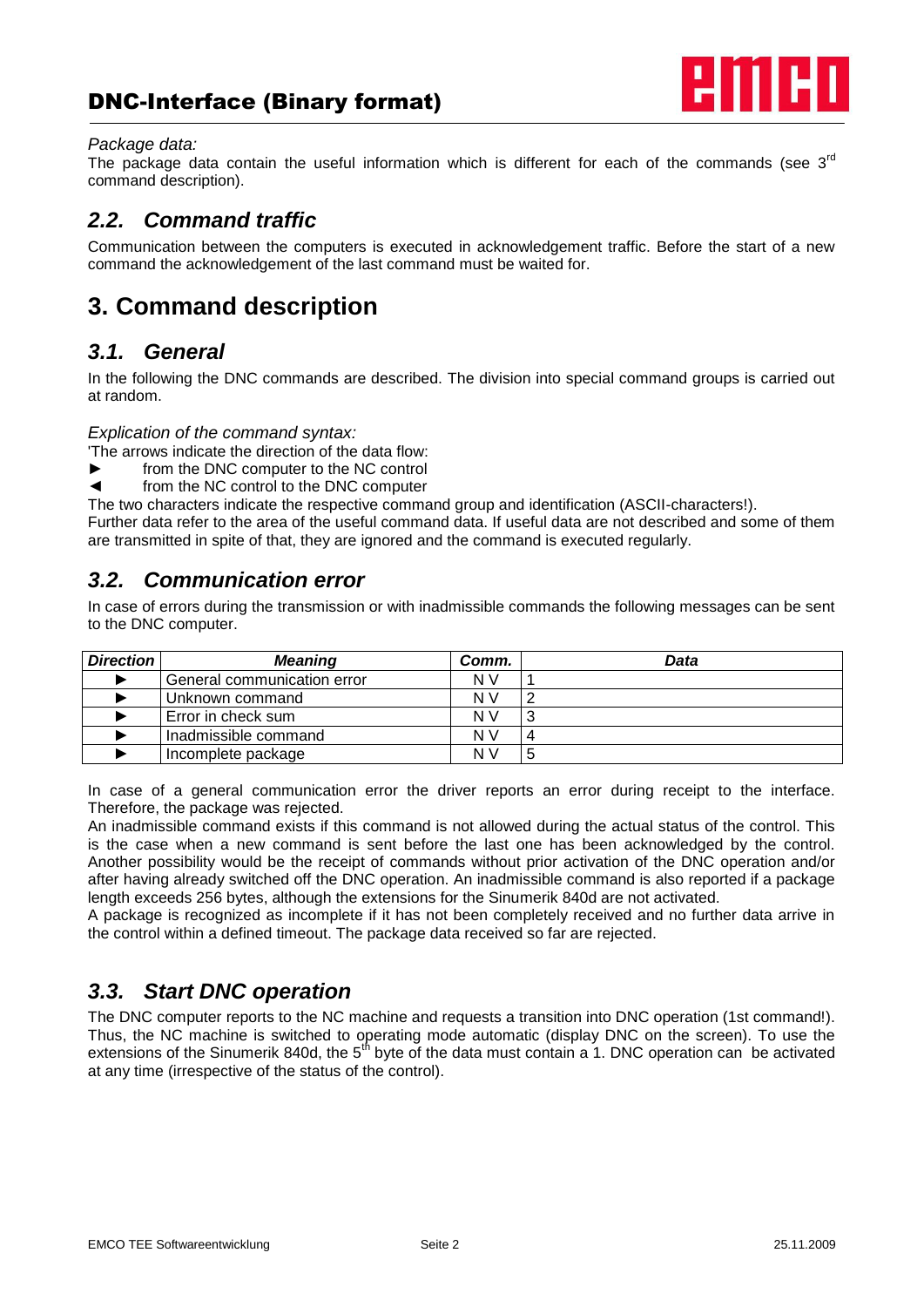

| Direction | <b>Meaning</b>                          |           |       | Comm. | Data                                          |
|-----------|-----------------------------------------|-----------|-------|-------|-----------------------------------------------|
|           | Transition into DNC operation           |           |       | B S   | Configuration bit field (4 bytes)             |
|           |                                         |           |       |       | Activation protocol extensions (1 byte)       |
|           | <b>DNC</b><br>operation                 | activated | (pos. | C Z   | System status acc. to configuration bit field |
|           | acknowledgement)                        |           |       |       |                                               |
|           | Software version number                 |           |       | C V   | SW version                                    |
|           | Activation not possible (neg. acknowl.) |           |       | N B   |                                               |

The configuration bit field defines which modifications in the system status of the control and the machine are to be automatically transmitted to the DNC computer (see 3.5. configuration system status message). If DNC operation was activated and the configuration bit field was valid (4 bytes must have been transmitted), first the actual system status is transmitted. If the configuration bit field has not been valid or all bytes on zero, this message is dropped.

Byte 5 of the data indicates the version of the DCN protocol to be used. If it is set to one, the protocol extension for the Sinumerik 840d is activated. If the byte is missing or contains another value, the one compatible to the original version of the WinNC32 becomes the DNC protocol.

In case of successful activation of the DNC operation the message of the software versions is transmitted in any case and contains the following information in the useful data.

| <b>Designation</b>   | <b>Memory type</b> | <b>Note</b>                                        |
|----------------------|--------------------|----------------------------------------------------|
| Device type          | byte               | Control                                            |
|                      |                    | 2. PCCOM-board (AC95), RS485-slide-in board (AC88) |
|                      |                    | 3.ACIF (AC95 und AC88)                             |
|                      |                    | 4. Axis controller                                 |
|                      |                    | $6.$ PLC                                           |
|                      |                    | 7. Machine keyboard                                |
| SW-Version low byte  | byte               | Subversion number                                  |
| SW-Version high byte | byte               | Main version number                                |

If you try to send the command with already activated DNC operation, you receive a neg. acknowledgement, but DNC operation remains active.

## *3.4. Terminate DNC operation*

Termination of the DNC operation is triggered by the DNC computer.

| <b>Direction</b> | ັ<br>Meaning                                                      | Comm. | Data |
|------------------|-------------------------------------------------------------------|-------|------|
|                  | Fermination of DNC operation                                      | ΒE    |      |
|                  | <b>DNC</b><br>operation<br>terminated<br>(pos.<br>acknowledgement | Q B   |      |

If the control is terminated with active DNC operation, a message to the DNC computer is effected. ◄ Software of machine terminated C B

### *3.5. Configuration system status message*

The control is informed via the configuration bits which modifications of the system status of the machine and the control are sent automatically to the DNC computer. The configuration is determined during the start of the DNC operation (see 3.3. start DNC operation), but can be changed at any time by this command. The meaning of the configuration field is described in chapter 3.6. System status. If less than 4 bytes are transmitted for the configuration bit field, the automatic modification messages are switched off, but can be reactivated at any time by a new configuration command.

| <b>Direction</b> | <b>Meaning</b>                     | Comm.     | Data                               |
|------------------|------------------------------------|-----------|------------------------------------|
|                  | New configuration bit field        | $\sim$ 1/ | Configuration bit field (4 bytes)) |
|                  | Configuration bit field taken over | Q K       |                                    |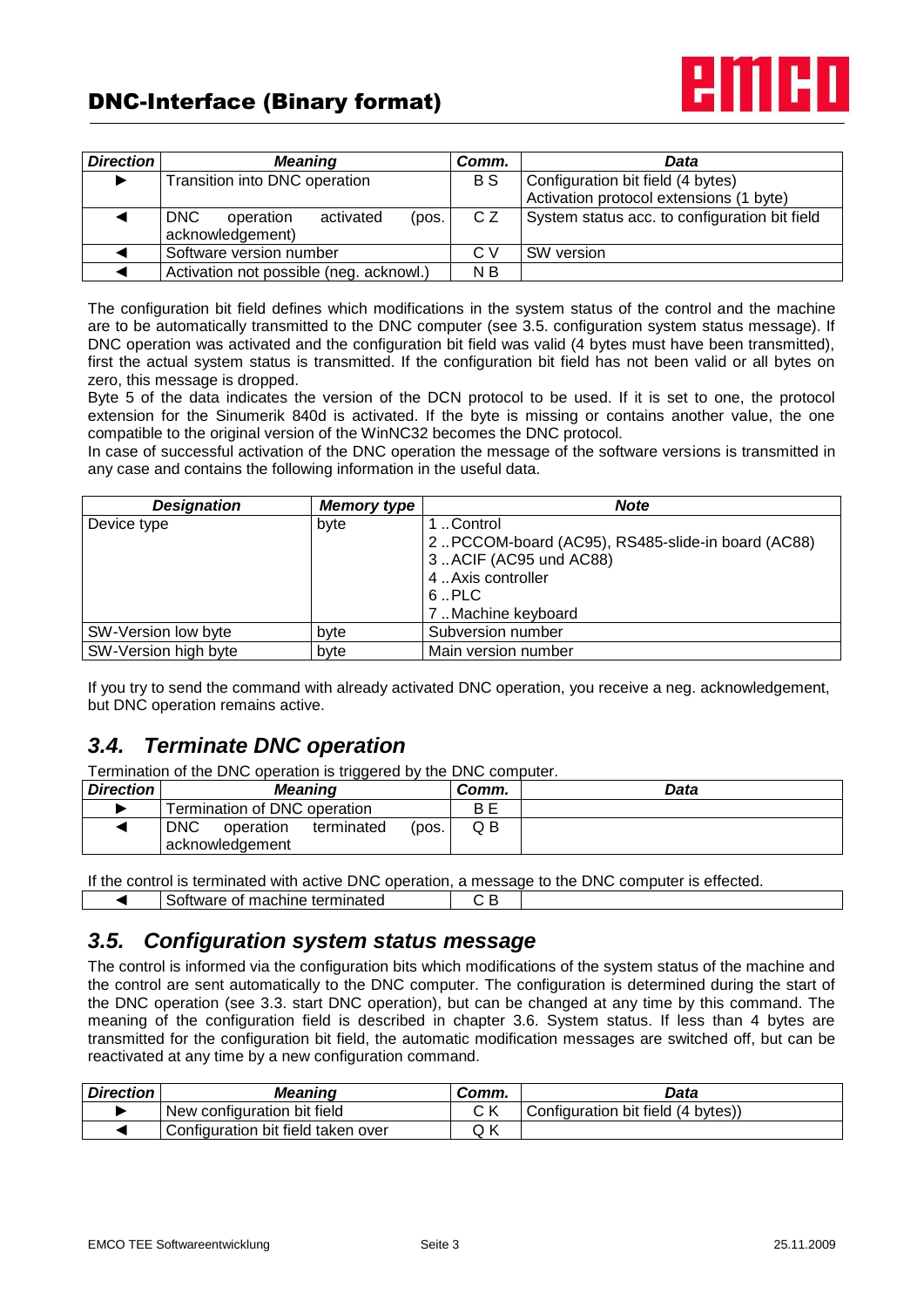

### *3.6. System status*

The actual system status is transmitted to the DNC computer after start-up, after a status request as well as in case of a modification (according to configuration data).

The system status describes the operating mode of the machine (automatic, manual, reference point status), the program status (NC program number and/or NC program name, machining status, SKIP), the status of the automation devices (door, clamping device, sleeve, coolant, auxiliary drives,…), actual override values (feed, spindle) as well as alarm status.

| <b>Direction</b> | <b>Meaning</b>                    | Comm. | Data                              |
|------------------|-----------------------------------|-------|-----------------------------------|
|                  | Request of system status          |       | Configuration bit field (4 bytes) |
|                  | Transmission of the system status |       | Configuration bit field (4 bytes) |
|                  |                                   |       | System status (variable length))  |

If there are modifications in system status for which a notification has been requested, the following package is transmitted for each modification:

| Modified system status | Configuration bit field (4 bytes) |
|------------------------|-----------------------------------|
|                        | System status (variable length))  |

### **3.6.1. Set-up configuration bit field**

The configuration bit field is 4 bytes long and describes the data which are to be included in the acknowledge message of the system status (Bit=1->active). The bits must be filled in in the configuration bit field as follows. This corresponds exactly to the configuration of the bits of a 32-bit number in Little Endian Byte Format.

|    |                 |               | Byte 0 |        |        |          |    |           |    |                       | <b>B</b> vte           |                      |                   |    |    |
|----|-----------------|---------------|--------|--------|--------|----------|----|-----------|----|-----------------------|------------------------|----------------------|-------------------|----|----|
|    | ⌒               | ∽<br>ີ        |        | ⌒<br>ັ | ◠<br>- |          | ◠  | 15        | 14 | $\overline{A}$<br>. ت | $\sqrt{2}$<br><u>_</u> |                      | $\sim$<br>А<br>ιv | U. |    |
|    |                 |               | Byte 2 |        |        |          |    |           |    |                       | Byte 3                 |                      |                   |    |    |
| 23 | nn<br><u>__</u> | ົ<br><u>L</u> | 20     | 19     | 18     | -<br>. . | 16 | 31<br>ا ب | 30 | 29                    | 28                     | $\sim$<br><u> 41</u> | າຂ<br>∠∪          | 25 | 24 |

### *Meaning of the individual bits:*

- 0: Operation mode of the machine
- 1: NC program number
- 2: NC program status
- 3: SKIP status
- 4: Swivelled-in tool
- 5: Door status
- 6: Clamping device status
- 7: Sleeve status
- 8: Coolant status
- 9: EMERGENCY-OFF status
- 10: Auxiliary drive status
- 11: Main spindle number of revolutions
- 12: Feed override value
- 13: Spindle override value
- 14: Alarm/message
- 15: Blow-out status
- 16: Dividing device
- 17: Alarm/ message information
- 18: NC program stack
- 19: active NC program line

### **3.6.2. Set-up system status**

The system status informs the DNC computer on modifications at the machine or is directly requested by a command. At the beginning there is the configuration bit field (4 bytes) which indicates which parts of the system status in this package are transmitted. Then the data of the system status follow.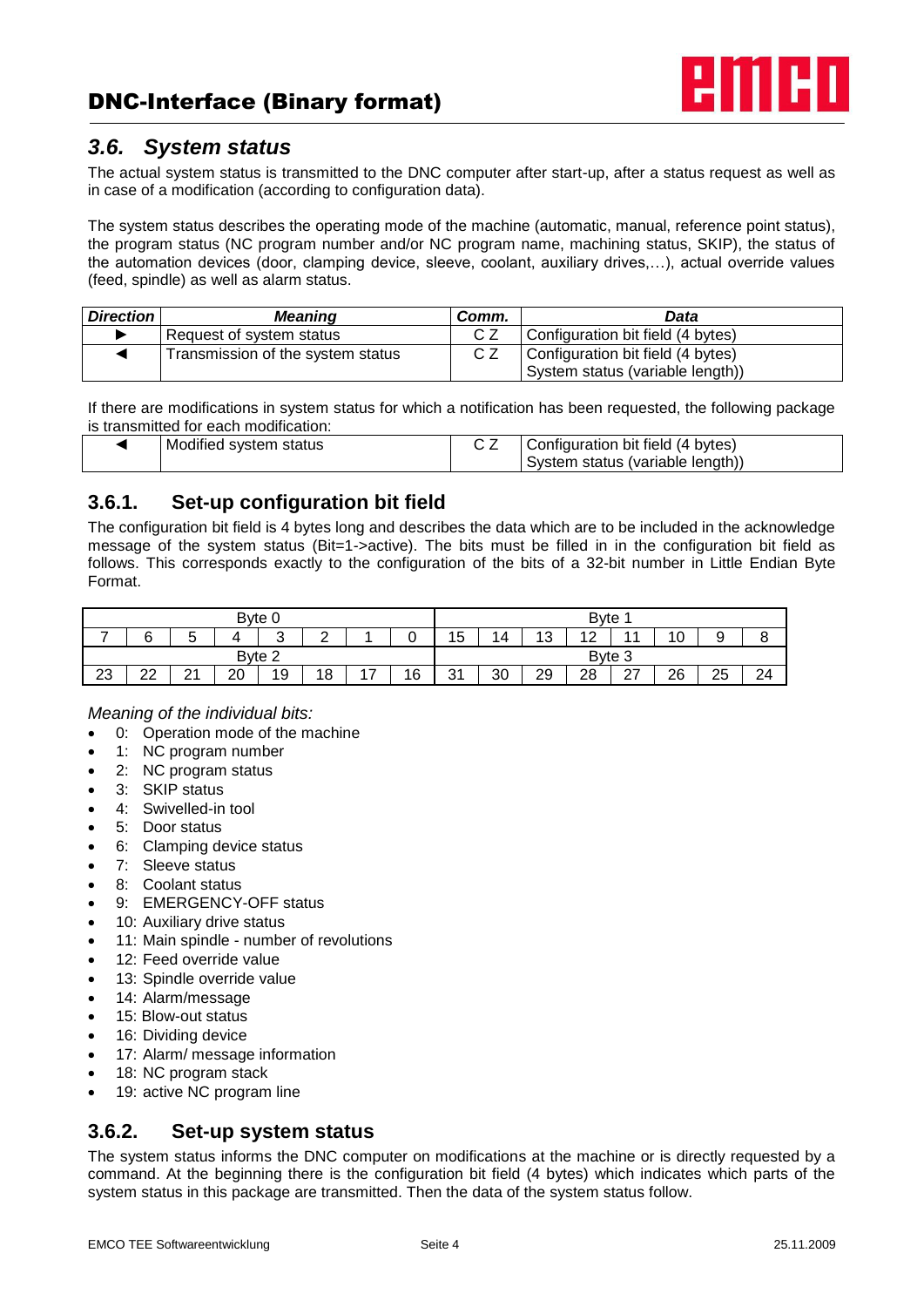

*Format of data compatible protocol (in the same order as in the configuration bit field):*

|                 | <b>No Designation</b>         | <b>Memory type</b>  | <b>Note</b>                                      |
|-----------------|-------------------------------|---------------------|--------------------------------------------------|
|                 |                               | byte (ASCII)        | AAutomatic, MManual                              |
| 0               | Operating mode of the machine | byte (ASCII)        | R  Reference point valid, F  Ref. run active,    |
|                 |                               |                     | N  Reference point not valid                     |
| 1               | NC program number             | word (2 bytes)      | actual program number                            |
|                 |                               |                     | $0x$ FFFF = no program selected                  |
| 2               | NC program status             | byte (ASCII)        | L active, R Reset                                |
| $\overline{3}$  | <b>SKIP status</b>            | byte                | 1. active 0. inactive                            |
| 4               | swivelled-in tool             | word (2 bytes)      | Tool number                                      |
|                 |                               |                     | $0x$ FFFF = invalid tool                         |
| 5               | Door status                   | byte                | 0.open, 1closed, 2 intermediate position         |
| 6               | Clamping device               | byte                | 0  released, 1  clamped, 2 intermediate position |
| 7               | Sleeve                        | byte                | 0 back, 1  front, 2  intermediate position       |
| 8               | Coolant                       | byte                | $0.$ . off, 1 on                                 |
| 9               | <b>EMERGENCY-OFF status</b>   | byte                | 0. OK, 1. Emergency-off                          |
| 10              | Auxiliary drives              | byte                | 0 off, 1 on                                      |
| 11              | Main spindle speed            | word (2 bytes)      | speed in rpm                                     |
| 12 <sup>2</sup> | Feed override value           | byte                | in per cent                                      |
| 13              | Spindle override value        | byte                | in per cent                                      |
| 14              | Alarm/message active          | byte                | 0 everything OK, 1  alarm accumulates,           |
|                 |                               |                     | 2. message accumulates                           |
| 15              | <b>Blow-out status</b>        | byte                | $0.$ . off, 1 on                                 |
| 16              | Dividing device               | byte                | 0. fixed, 1. in movement                         |
|                 |                               | word (2 Bytes)      | Type: 1  converter alarm                         |
|                 |                               |                     | 2  PLC alarm                                     |
|                 |                               |                     | 3. axis controller alarm                         |
| 17              | Alarm/message information     |                     | 4  surface alarm                                 |
|                 |                               |                     | 5. converter message                             |
|                 |                               |                     | 6. PLC message                                   |
|                 |                               | word (2 Bytes)      | Number of the alarm and/or the message           |
| 18              | NC program stack              |                     | Number of the program actually processed         |
|                 |                               | word (2 Bytes)      | $0x$ FFFF = no program in process                |
| 19              | active NC program line        | word (2 Bytes)      | Length of the program line (max. 250 characters) |
|                 |                               | <b>ASCII-String</b> | active program line                              |

#### *Modifications in the format of the data for the extensions of the Sinumerik 840d:*

| No             | <b>Meaning</b>            | <b>Memory type</b>  | <b>Note</b>                                           |
|----------------|---------------------------|---------------------|-------------------------------------------------------|
|                |                           | word (2 Bytes)      | Length of the program type $+$ name                   |
|                | NC program name           |                     | (0, if no program is selected)                        |
|                |                           | <b>ASCII-String</b> | Program type + name                                   |
|                |                           |                     | (see 4.3. NC program transmission)                    |
| $\overline{2}$ | NC program status         | byte (ASCII)        | L active, R Reset, S Stop                             |
|                |                           |                     | 0. everything OK, 1. alarm accumulates, 2.            |
| 14             | Alarm/message off         | byte                | message accumulates, 3  alarm and message             |
|                |                           |                     | accumulate                                            |
|                |                           | word (2 Bytes)      | Number of alarms and messages                         |
|                |                           | word (2 Bytes)      | Type (see old protocol)                               |
| 17             | Alarm/message information | word (2 Bytes)      | Number of the alarm and/or the message                |
|                |                           | word (2 Bytes)      | Length of the alarm/message text                      |
|                |                           | <b>ASCII-String</b> | Alarm/message text                                    |
|                |                           | word (2 Bytes)      | Length of the program type $+$ name (0, if no program |
| 18             | NC program stack          |                     | is processed)                                         |
|                |                           | <b>ASCII-String</b> | Program type + -name of the edited program            |
|                |                           |                     | (see 4.3. NC program transmission)                    |
|                |                           | word (2 Bytes)      | Length of the program line (no limitation)            |
| 19             | active NC program line    | <b>ASCII-String</b> | active program line                                   |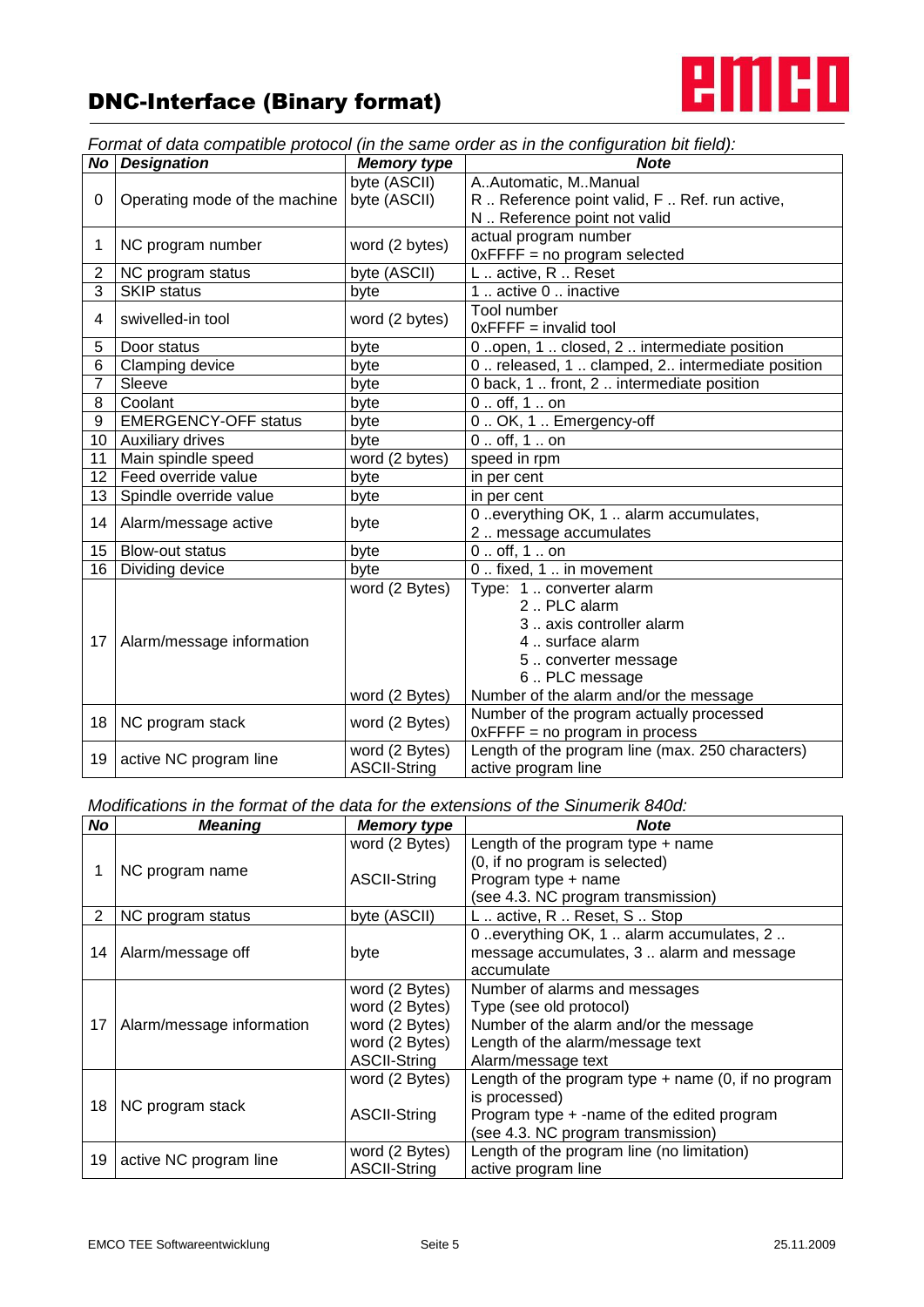

## *3.7. Monitoring*

The DNC computer has the possibility to control at any time (also with active peripheral command or data transfer) if the connection to the control still is operative (ALIVE message).

| <b>Direction</b> | <b>Meaning</b>        | Comm.   | Data |
|------------------|-----------------------|---------|------|
|                  | Connection monitoring |         |      |
|                  | Acknowledgement       | $\cdot$ |      |

### *3.8. Referencing*

This command starts referencing the NC machine. If referencing is not terminated within the time limit set, you receive a negative acknowledgement.

| <b>Direction</b> | <b>Meaning</b>          | Comm. | Data                                    |
|------------------|-------------------------|-------|-----------------------------------------|
|                  | Referencing the machine | A R   |                                         |
|                  | Referencing OK          |       | System status operating mode of machine |
|                  | Referencing failed      | N A   |                                         |

### *3.9. Production dialogues*

These commands control the production of workpieces. Among them are commands for program influence such as program selection, program start, program stop, skipping NC blocks, resetting the machine (RESET), commandos for triggering the automation devices such as the doors, the clamping device, the coolant, the tool turret, etc. as well as commands for production influence such as modification of the override values. If peripheral requests are declined by the PLC (e.g. dividing device not available) or if the time limit is exceeded you receive a negative acknowledgement and the command is cancelled.

| <b>Direction</b> | <b>Meaning</b>             | Comm.           | <b>Data</b>                          |
|------------------|----------------------------|-----------------|--------------------------------------|
|                  | NC program selection       | S W             | Program number ((2 bytes binary)     |
|                  | Acknowledgement            | CZ              | System status NC program number      |
|                  |                            |                 |                                      |
|                  | NC start release           | S S             |                                      |
|                  | pos. acknowledgement       | CZ              | System status of NC program status   |
|                  | neg. acknowledgement       | N S             |                                      |
|                  |                            |                 |                                      |
| ▶                | RESET at machine           | SR.             |                                      |
|                  | pos. acknowledgement       | CZ              | System status of NC program status   |
|                  | neg. acknowledgement       | N S             |                                      |
|                  |                            |                 |                                      |
|                  | NC-STOP at machine         | SH              |                                      |
|                  | pos. acknowledgement       | CZ              | System status of NC program status   |
|                  | neg. acknowledgement       | N S             |                                      |
|                  |                            |                 |                                      |
|                  | Activate/disable SKIP      | S A             | Status (1 byte): $0=$ off / 1=on     |
|                  | Acknowledgement            | $\overline{CZ}$ | System status SKIP status            |
|                  |                            |                 |                                      |
| ▶                | Change feed override value | OF.             | FOV- value in per cent (1 byte)      |
|                  | Acknowledgement            | C Z             | System status feed override value    |
|                  |                            |                 |                                      |
| ▶                | Change feed override value | O S             | SPOV value in per cent (1 byte)      |
|                  | Acknowledgement            | C Z             | System status spindle override value |

#### *Extensions of the Sinumerik 840d:*

| <b>Direction</b> | <b>Meaning</b>       | Comm. | Data                               |
|------------------|----------------------|-------|------------------------------------|
|                  | NC program selection | S W   | Program type + name                |
|                  |                      |       | (see 4.3. NC program transmission) |
|                  | Acknowledgement      |       | System status program type + name  |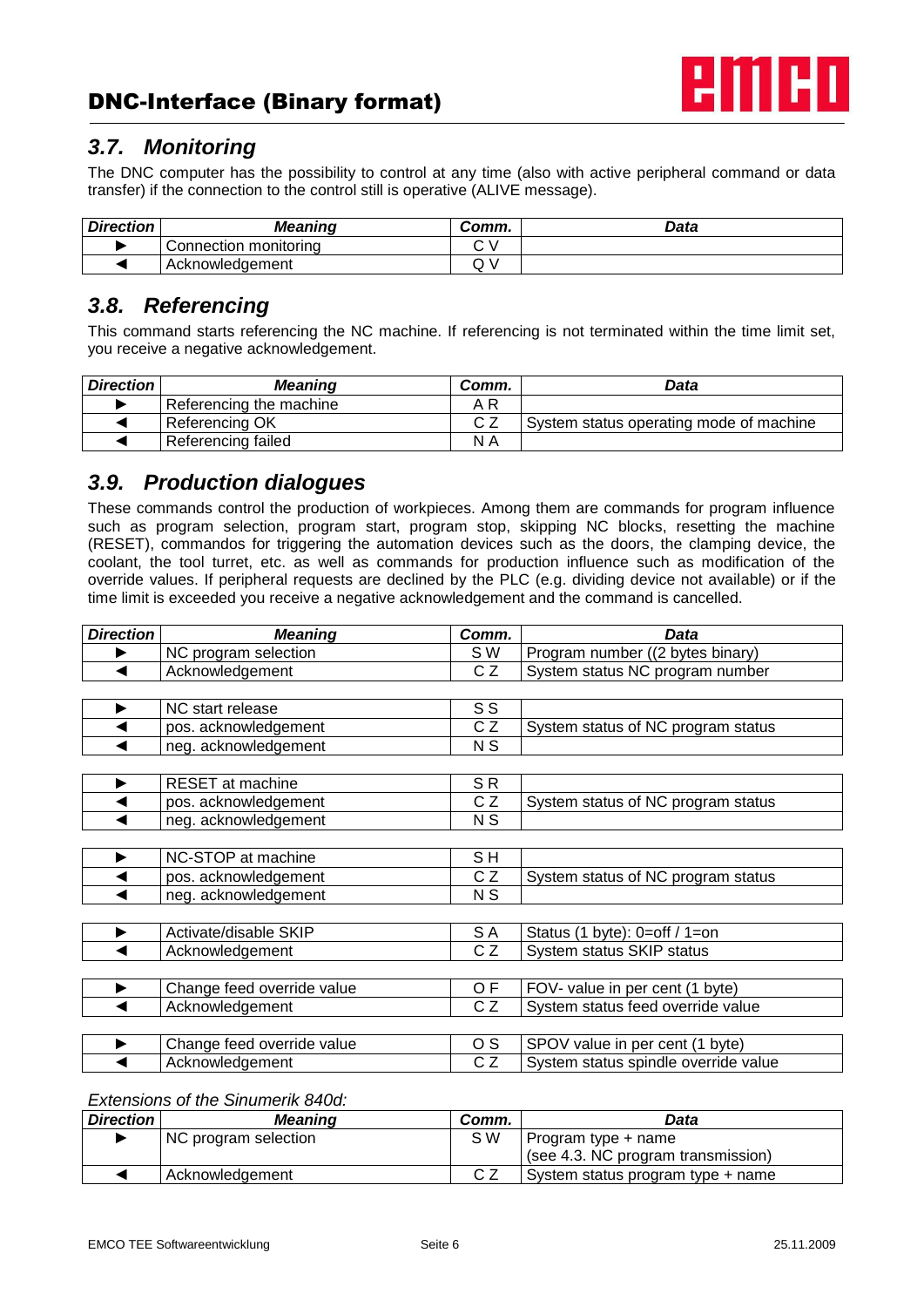

| Direction | <b>Meaning</b>       | Comm.          | Data                                               |
|-----------|----------------------|----------------|----------------------------------------------------|
|           | Swivel tool turret   | PT.            | none (swivel to next position)                     |
|           | Auxiliary drives     | P A            | Status (1 byte): 1=on / 0=off                      |
|           | automatic doors      | P D            | Status (1 byte): 0=open / 1=close / 2=stop         |
|           | Clamping device      | P S            | Status (1 byte): 0=release / 1=clamp               |
|           | Sleeve               | P <sub>P</sub> | Status (1 byte): 1=forward / 0=backw.              |
|           | Coolant              | P C            | Status (1 byte): 1=on / 0=off                      |
|           | Blow-out             | P B            | Status (1 byte): $1=on / 0=off$                    |
|           | Dividing device      | ΡI             | none (to next division)                            |
|           |                      |                |                                                    |
|           | pos. acknowledgement | CZ             | System status of requested peripheral<br>equipment |
|           | neg. acknowledgement | N P            |                                                    |

#### *Peripheral commands*:

## *3.10. Command cancellation*

With this message the active command can be cancelled. All actions for the active command are interrupted. If a data transfer between DNC computer and control is active, it is also cancelled.

| <b>Direction</b> | <b>Meaning</b>  | Comm.  | Data |
|------------------|-----------------|--------|------|
|                  | Cancel command  | ◡◠     |      |
|                  | Acknowledgement | $\vee$ |      |

# *3.11. Positioning the axes*

With this command the axes of the NC machine can be positioned. The data contain the axis name and the incremental traverse path. If the traverse movement is not terminated within the time limit, an invalid axis or an invalid traverse path was indicated, you receive a negative acknowledgement. This can also occur if the feed selected is so small that the movement cannot be terminated within the time limit.

| <b>Direction</b> | <b>Meaning</b>       | Comm. | Data                          |
|------------------|----------------------|-------|-------------------------------|
|                  | Positioning command  | A M   | Data for positioning the axes |
|                  | pos. acknowledgement | Q M   |                               |
|                  | neg. acknowledgement | N M   |                               |

*Data for axis positioning:*

| Designation        | Memory type '  | <b>Note</b>                                  |
|--------------------|----------------|----------------------------------------------|
| Axis designation   | byte (ASCII)   | axis letter ('X','Y','Z')                    |
| Axis traverse path | float (4 Byte) | traverse path for the axis in [mm] or [lnch] |

## *3.12. Determining the actual axis position*

The actual axis positions for the required axes of the NC machines are transmitted to the DNC computer by means of this command. The configuration data specify the position data contained in the answer. If the assigned axis does not exist or if it is not a linear axis, a neg. acknowledgement is sent to the DNC computer.

| <b>Direction</b> | <b>Meaning</b>           | Comm. | Data                                      |
|------------------|--------------------------|-------|-------------------------------------------|
|                  | Determine axis positions | C P   | Configuration data for the axis positions |
|                  | pos. acknowledgement     | C.P   | Axis positions                            |
|                  | neg. acknowledgement     | N P   |                                           |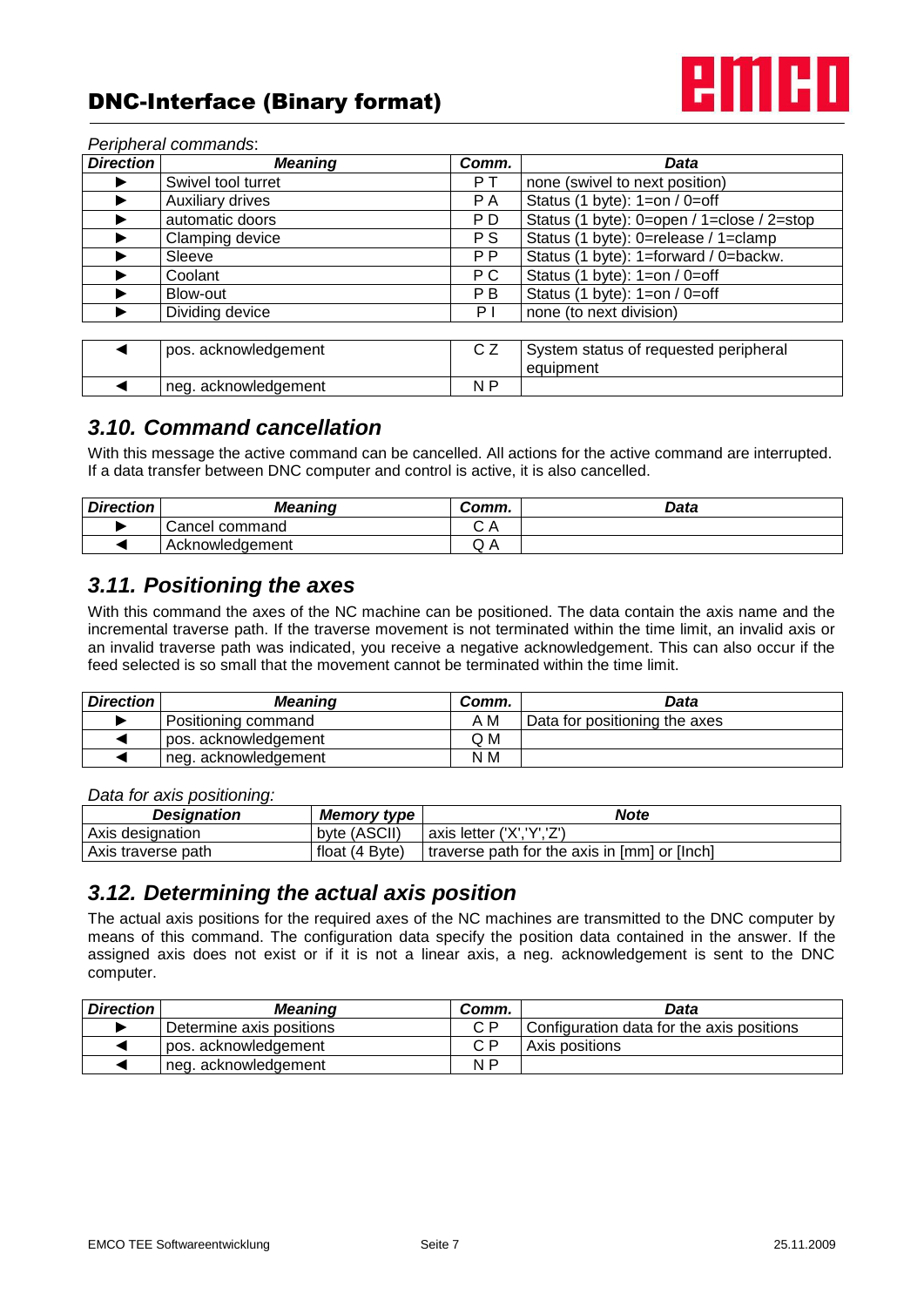



#### *Configuration data for the positions of the axes:*

These determine the axes and the kind of position data (e.g. actual position, target position, etc.) to be transmitted.

| <b>Designation</b> | <b>Memory type</b> | <b>Note</b>                                        |  |
|--------------------|--------------------|----------------------------------------------------|--|
| Axis designation   | byte (ASCII)       | Axis letter ('X', 'Y', 'Z') or 255 for all axes    |  |
| Request data       | byte               | Bits which determine the kind of position data:    |  |
|                    |                    | 0: actual position (relative to the workpiece zero |  |
|                    |                    | point)                                             |  |
|                    |                    | 1: target position                                 |  |
|                    |                    | 2: residual path                                   |  |
|                    |                    | 3: absolute actual position                        |  |

#### *Returned position data:*

The axis position data are always transmitted as an answer to the command 'Actual axis positions' in the workpiece coordinate system. At the beginning of the data there are the 'Configuration data for the axis positions', followed by an entry for every requested axis with the respective position data as described in the following.

| <b>Designation</b>              | <b>Memory type</b> | <b>Note</b>                                |
|---------------------------------|--------------------|--------------------------------------------|
| Axis designation                | byte (ASCII)       | Axis letter ('X','Y','Z')                  |
| Value for the actual position   | float              | only if bit 0 of the 'request data' is set |
| Value for the target position   | float              | only if bit 1 of the 'request data' is set |
| Value for the residual path     | float              | only if bit 2 of the 'request data' is set |
| Value for the absolute position | float              | only if bit 3 of the 'request data' is set |

### *3.13. Determination the control type*

This command can be used to examine if the control is a Sinumerik 840 d (package is answered regularly) or another control (package is answered as unknown command).

| <b>Direction</b> | <b>Meaning</b>         | Comm. | Data                                                                                            |
|------------------|------------------------|-------|-------------------------------------------------------------------------------------------------|
|                  | Determine control type |       |                                                                                                 |
|                  | pos. acknowledgement   |       | Control type<br>0 Sinumerik 840d (extensions disabled)<br>1. Sinumerik 840d (extensions active) |

# **4. Transmission of data**

### *4.1. General*

All data necessary for the production of a workpiece such as NC program data, tool data and zero point shifts can be transmitted between the NC machine and the DNC computer in both directions. If the compatible protocol to WinNC32 is used, the data can have a maximum size of 17664 bytes (= 69 packages with 256 bytes each). However, if the extensions of the protocol for the Sinumerik 840d are used, approx. 4,3MBytes (= 69 packages, with 65535 bytes each) are possible.

If at the beginning of the data transmission a neg. acknowledgement is returned, the control is not ready to take over data. This is the case if e.g. a peripheral command is still active or a data transmission is already running. If during the transfer of data a neg. acknowledgement is returned, the data transfer is completely cancelled and must be started again.

*Transmission of data from the DNC computer to the control*:

| <b>Direction</b> | Meaning                              | Comm. | Data |  |  |
|------------------|--------------------------------------|-------|------|--|--|
|                  | Inquiry for the transmission of data | D S   |      |  |  |
|                  | Request of data transmission         | Q P   |      |  |  |
|                  | neg. acknowledgement                 | N D   |      |  |  |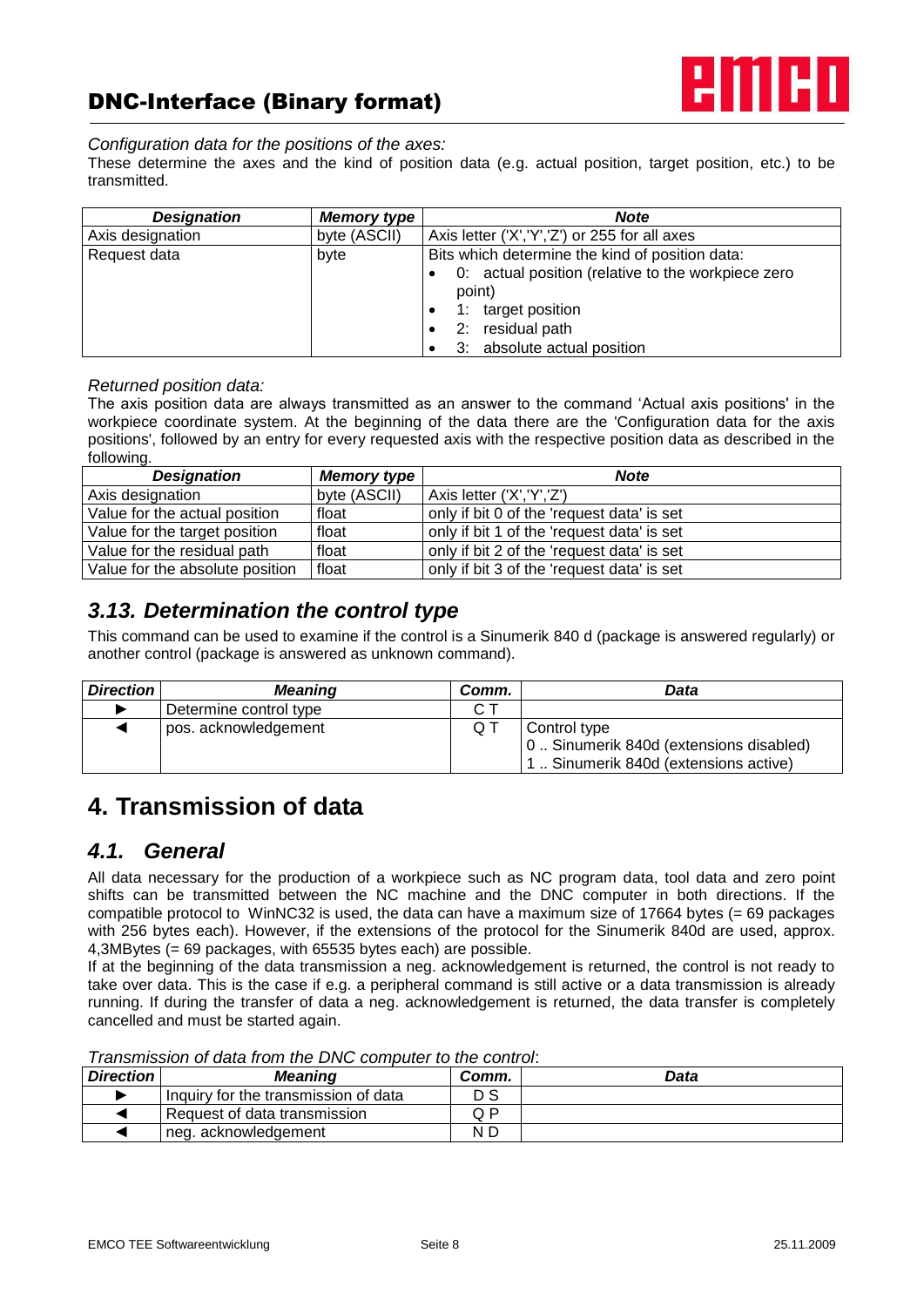

*Transmission of data from the NC control to the DNC computer:*

| <b>Direction</b> | <b>Meaning</b>                      | Comm.          | Data                                         |
|------------------|-------------------------------------|----------------|----------------------------------------------|
|                  | Request data backtransfer           | D <sub>R</sub> | Kind of data (see 4.3. NC program up to 4.5. |
|                  |                                     |                | Transmission tool data)                      |
|                  | Data package 1                      | D P            | Data (NC programs, tool data, zero point     |
|                  |                                     |                | shifts)                                      |
|                  | neg. acknowledgement                | N D            | Error number                                 |
|                  |                                     |                | (see 4.2. Error data transmission).          |
|                  | Request for data transmission       | Q P            | Package number of the last package           |
|                  |                                     |                | received correctly (e.g. 1)                  |
|                  |                                     |                |                                              |
|                  | Transmit data nackage 69 (ASCIL'F') | D P            | Data (last nackage)                          |

| Transmit data package 69 (ASCII 'E')   | n P | Data (last package)                        |
|----------------------------------------|-----|--------------------------------------------|
| data<br>acknowledgement<br>end<br>pos. | Q P | End identification (1 Byte) 69 (ASCII 'E') |
| transmission                           |     |                                            |
| neg. acknowledgement                   | N D |                                            |

*Cancellation of data transmission*:

| <b>Direction</b> | Meaning                           | Comm.            | Data |
|------------------|-----------------------------------|------------------|------|
|                  | Cancellation of data transmission |                  |      |
|                  | Acknowledgement of cancellation   | $\sqrt{ }$<br>◡୵ |      |

## *4.2. Error data transmission*

The following errors can be sent to the DNC computer during data transmission with a neg. acknowledgement.

*Meaning of the error number with negative acknowledgement:*

- 1: Unknown data type
- 2: Error during file handling
- 3: Parameter index too large, value area exceeded
- 4: Wrong package number
- 5: Insufficient storage space (NC control)

## *4.3. NC program transmission*

NC programs can be exchanged in both directions between the DNC computer and the control. Since, however, the compatible DNC protocol (WinNC32) only supports program numbers for main and subprograms, some limitations are applicable when using the original protocols. Main programs are filed as parts programs (e.g. 0000.MPF) and so are subprograms (e.g. 0001.SPF). If the extensions of the protocol are used for the Sinumerik 840d, all programs and the user cycles (without limitation of the file name) can be transmitted.

#### *Program types compatible protocol:*

| tvne | <b>Note</b>                                                                                       |
|------|---------------------------------------------------------------------------------------------------|
| \$MP | .<br>Mair<br>parts<br>number<br>≧rodram<br>in the<br>tiled<br>programs<br>with<br>⊥ 4-diai*<br>nr |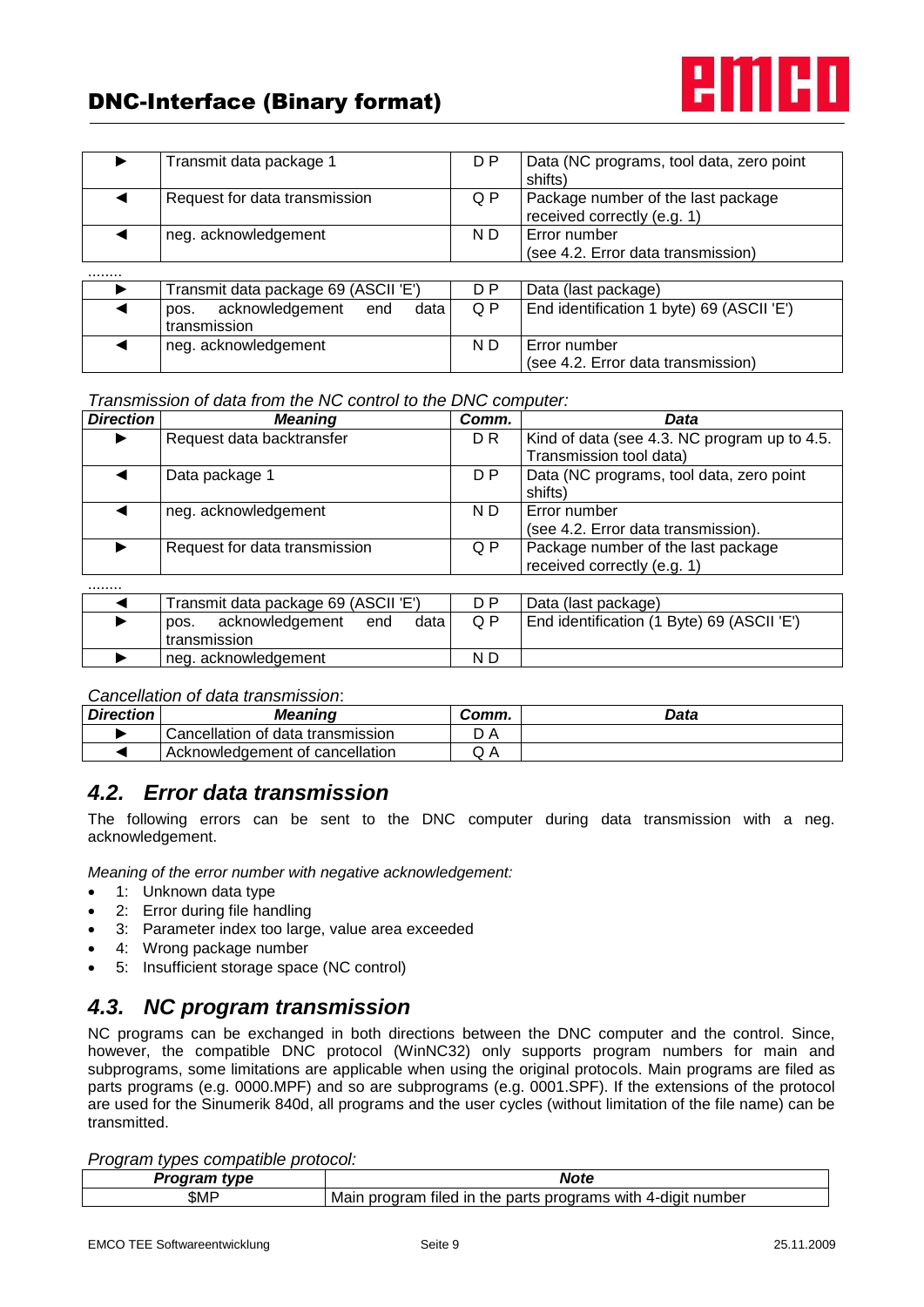

| \$SP                                     | Subprogram with 4-digit number |  |  |  |
|------------------------------------------|--------------------------------|--|--|--|
| Program types extensions Sinumerik 840d: |                                |  |  |  |
| Program type                             | <b>Note</b>                    |  |  |  |
| \$MF                                     | Parts program                  |  |  |  |
| \$SF                                     | Subprogram                     |  |  |  |
| \$CU                                     | User cycle                     |  |  |  |
| \$WM                                     | Workpiece main program         |  |  |  |
| \$WS                                     | Workpiece subprogram           |  |  |  |

The indicated program types of the Sinumerik 840d are for the NC program transmission as well as for the System status (actual NC Program and program just processed).

The program types are followed by the respective program name (without the extension e.g. "\$MFTEST" for the parts program TEST.MPF). With workpieces, the name of the workpiece (also without extensions) followed by a backslash '\' before the program name is indicated additionally (e.g. "\$WMTEST\TEST" for the main program TEST.MPF in the workpiece TEST.WPD).

### **4.3.1. To the control**

During the NC program transmission to the control it is possible to transmit various programs at one time. For each NC program to be transmitted the following data must be transmitted to the control. If the program type handed over is not valid, transmission is cancelled with the error "Invalid data type". If an error occurs during program writing (e.g. the program cannot be written, invalid file name), the data transfer is cancelled with "Error in file handling".

| <b>Meaning</b>                      | <b>Memory type</b>  | <b>Note</b>                                                                 |  |
|-------------------------------------|---------------------|-----------------------------------------------------------------------------|--|
| Program type                        | <b>ASCII-String</b> | "\$MP" for main programs (parts programs)                                   |  |
|                                     |                     | "\$SP" for subprograms                                                      |  |
| Program number                      | <b>ASCII-String</b> | 4 characters and CR-LF character $(\nabla \cdot \mathbf{r})$ = end of line) |  |
|                                     |                     | (e.g. parts program 0043.MPF: "\$MP0043\r\n")                               |  |
| <b>ASCII-String</b><br>Program data |                     | NC blocks with CR-LF at the end of line                                     |  |
|                                     |                     | (format like with NC programs of the control)                               |  |

*Compatible protocol (for each program to be transmitted)*

*Extensions Sinumerik 840d (for each program to be transmitted):*

| <b>Meaning</b> | <b>Memory type</b>  | <b>Note</b>                                       |
|----------------|---------------------|---------------------------------------------------|
| Program type   | <b>ASCII-String</b> | Program type (see 4.3. NC program transmission)   |
| Program number | <b>ASCII-String</b> | Program names and CR-LF character                 |
|                |                     | (e.g. program TEST.MPF in the workpiece TEST.WPD: |
|                |                     | "\$WMTEST\TEST\r\n")                              |
| Program data   | <b>ASCII-String</b> | NC blocks with CR-LF at the end of line           |
|                |                     | (format like with NC programs of the control)     |

### **4.3.2. To the DNC computer**

To transmit NC programs to the DNC computer, you have to describe them before. Various requests can be combined in one package. Unless adequate programs are found, an empty package (without useful data) is sent to the DNC computer. The programs transferred back are in the same format as during the transmission to the control (see 4.3.1. To the control). In case a request contains an invalid program type or an invalid file name, it is ignored and no data are transmitted for this request.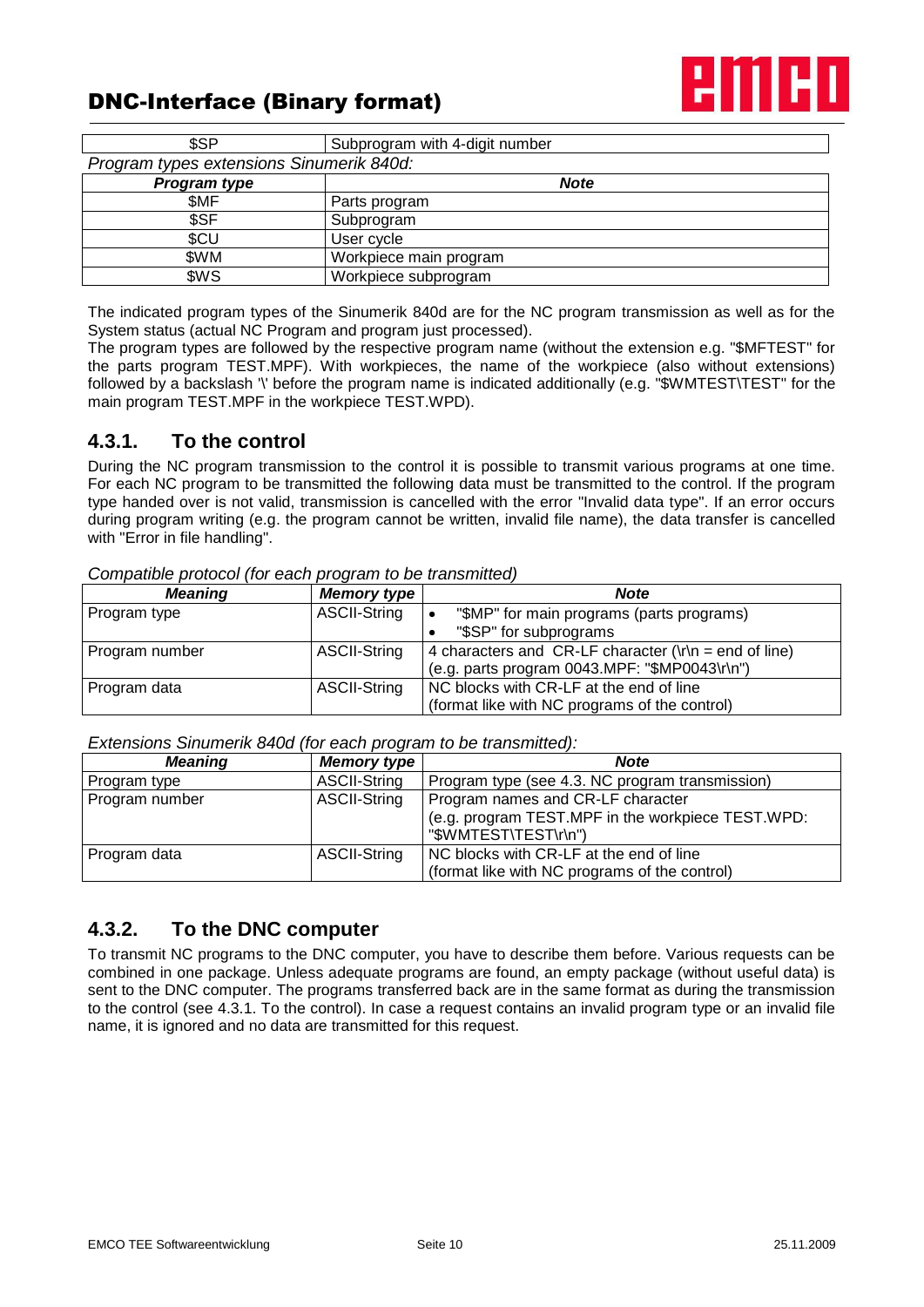

| Compatible protocol (per entry): |  |  |  |  |
|----------------------------------|--|--|--|--|
|----------------------------------|--|--|--|--|

| <b>Meaning</b>                        | <b>Memory type</b>  | <b>Note</b>                                        |
|---------------------------------------|---------------------|----------------------------------------------------|
| Program identification                | <b>ASCII-String</b> | "\$MP" for main programs (parts programs)          |
|                                       |                     | "\$SP" for subprograms                             |
| word (2 Byte)<br>Program number Start |                     | Start of the program numbers, for the transmission |
| word (2 Byte)<br>Program number End   |                     | End of the program numbers, for the transmission   |

#### *Extension Sinumerik 840d (per entry):*

| <b>Meaning</b> | <b>Memory type</b>  | <b>Note</b>                                                                                                                                                                                                    |
|----------------|---------------------|----------------------------------------------------------------------------------------------------------------------------------------------------------------------------------------------------------------|
| Program type   | <b>ASCII-String</b> | Program type (see 4.3. NC program transmission)                                                                                                                                                                |
| Program name   | <b>ASCII-String</b> | Program name and CR-LF character (end of line)<br>Wildcard ? (any character) and * (any String) can be used.<br>(z.B. "\$WMTEST\T*\r\n" for all main programs in the<br>workpiece TEST. WPD that begin with T) |

### *4.4. Transmission zero point shift*

### **4.4.1. To the control**

With zero point shifts a separate entry is transmitted for every date. Only those data have to be transmitted which are to be modified. Various zero point shifts can be transmitted in one package at one time. In case the number of the shift register or the axis handed over does not exist, the data transfer is cancelled with the error "Parameter index too large, value area exceeded".

| <b>Meaning</b>                             | <b>Memory type</b>     | <b>Note</b>                                         |
|--------------------------------------------|------------------------|-----------------------------------------------------|
| .<br>-<br>Data<br>.<br>ntification<br>lder | ASCII)<br>(AS)<br>byte | $-1$<br>$\cdot$ .<br>shifts<br>zero<br>point<br>tor |

#### *per entry:*

| Number shift register | byte            | z.B. 54. data for G54                        |
|-----------------------|-----------------|----------------------------------------------|
| Axis designation      | byte (ASCII)    | axis letter ('X','Y','Z','C' for main drive) |
| Shift coarse          | float (4 bytes) |                                              |
| Shift fine            | float (4 bytes) |                                              |

### **4.4.2. To the DNC computer**

During the back transfer of the zero point shifts the shifts for all registers G54 to G57 and for all existing axes are transmitted. In the request only the data identification for zero point shifts 'Z' (ASCII) must be entered in the useful data. The data transferred back are in the same format as during the transmission to the control (see 4.4.1. To the control).

### *4.5. Transmission tool data*

### **4.5.1. To the control**

With the tool data one entry is transmitted for each parameter as stated below. Only those parameters must be transmitted which are to be modified.

#### *Compatible protocol:*

Since the Sinumerik 840d with tools supports various cutters, but the DNC protocol of the WinNC32 does not support them, the modifications respectively concern the first cutter of the tool. Unless a tool exists for which a parameter has been transmitted or the parameter number is beyond the valid area, the data transfer is cancelled with the error "Parameter index too large, value area exceeded".